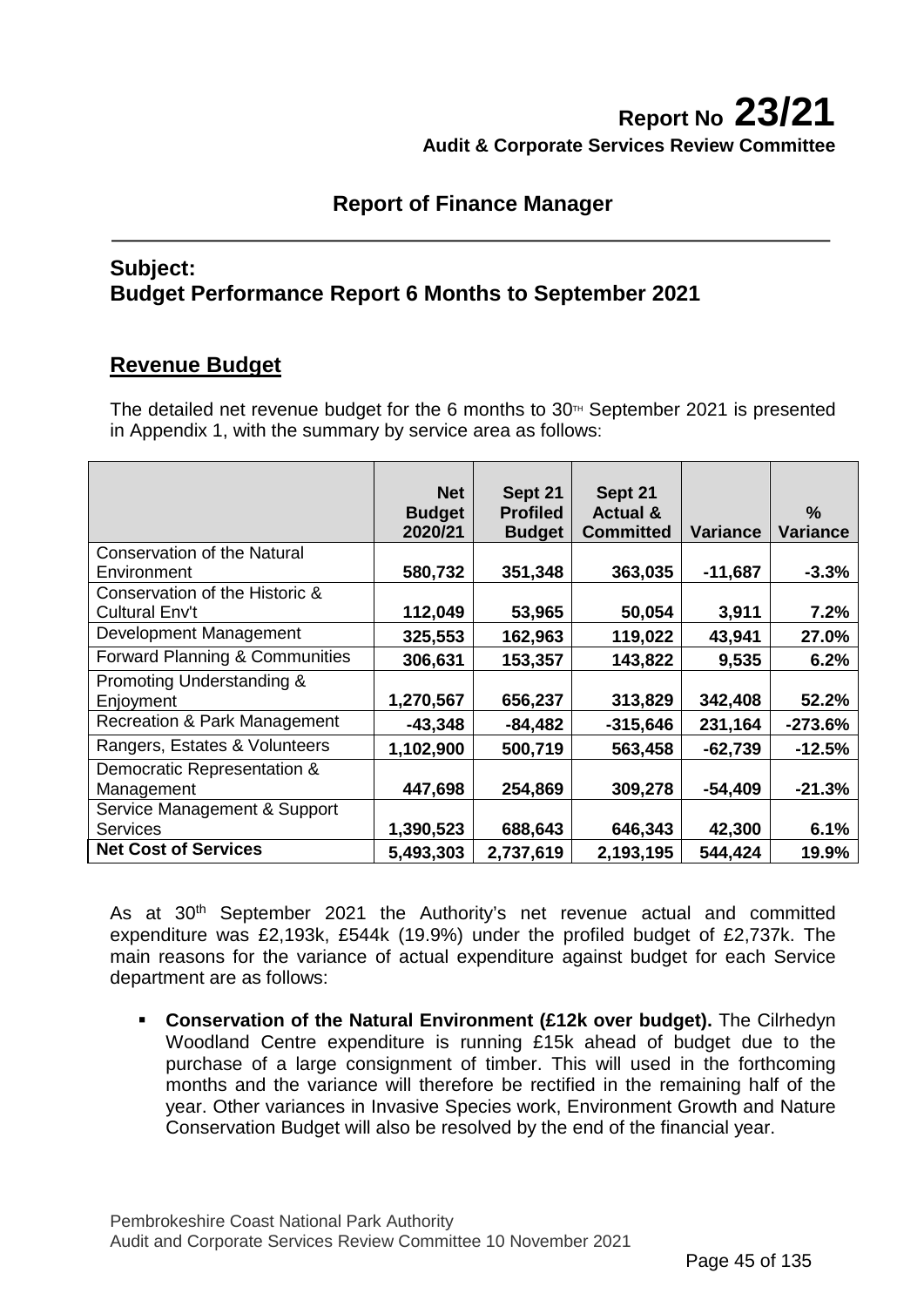**Conservation of Cultural Heritage (£4k under budget)**. The variances in the Conservation of Cultural Heritage service are considered minor and arise from budget profiling.

Through Welsh Government's Sustainable Management Scheme the Authority has been awarded £85k as part of for The Dawnsio ar y Dibyn project. The project has been developed to identify and share good practice in Coastal Management in Wales, building on the work that has been developed by the Llŷn Partnership in delivering the Tir a Môr project in Gwynedd.

The Authority has also been successful with a grant application for £99k from the Nature Network Fund (The National Lottery Heritage Fund**)** towards stage 2 of the Damsels in Distress project (Marsh Frit and Damselflies work).

Partnering with Pembrokeshire County Council the Authority has been awarded a grant of £40k from the Wales Council for Voluntary Action under the "Local Nature Partnership". The project will involve projects at Castell Henllys, Tefach, Ceibwr Bay and Manorbier and Stackpole.

In addition during the period grants have been received from the Pembrokeshire Coast National Park Trust for £12k for the Paths & Pollinators, £10k for Make More Meadow and £5k for Wild About Woodlands projects.

- **Development Management (£44k under budget)**. Within Development Management planning fee and pre application fees income of £127k are up £45k versus budget and £12k against the same period for 2020/21. The cost of an appeal of £13k against the Authority was offset by savings in travel fees and advertising costs and in total resulted in the under spend.
- **Forward Planning & Communities (£10k under budget)**. The Development Plans service is running to budget. The original SDF budget of £100k has been augmented by £90k from Welsh Government under the Sustainable Landscapes Sustainable Places scheme. During the year to date £30k of grant has been awarded to three projects and payments made of £52k including to those in respect of prior year awards.

### **Promoting & Understanding (£342k under budget)**.

The table that follows shows the current year budget, actual and prior years' figures for merchandise sales, admissions income and car park income for the 6 months ended 30th September 2021. Total Merchandise income of £182k is £109k above budget and £123k versus 2020/21. Total Admission income of £227k is above budget by £170k and £169k against the comparable period for 2020/21. Carew Castle Café has also generated significant income during the period which has been considerably in excess of budget and prior years. The centres have continued to use the online booking system which was implemented last year.

The Authority has been awarded £340k over 3 years from National Lottery fund to fund **The Roots to Recovery** project. The project will support individuals who identify as having poor mental health by providing supported volunteering opportunities and access to outdoor group activity in and around the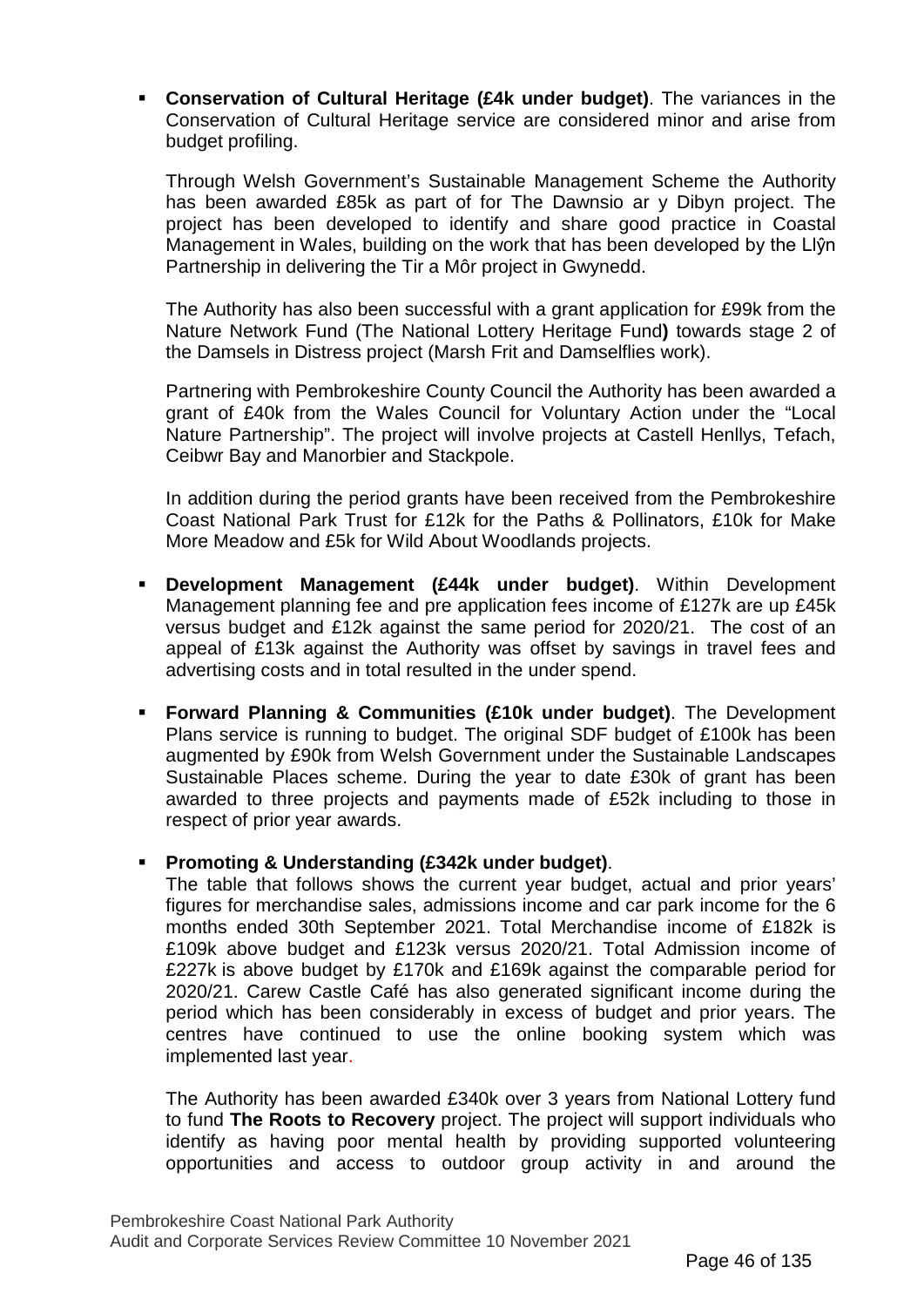Pembrokeshire Coast National Park. Activities will include providing opportunities for participants to take part in volunteering, develop new skills, build confidence, meet new people and as a result improve their overall wellbeing and quality of life.

In addition during the period a grant has been awarded by the Pembrokeshire Coast National Park Trust of £17.5k for the First 1000 Days project

- **Recreation & Park Management (£231k under budget)**. The first half year's car park income was £719k up £313k versus budget and £437k versus the same period in 2020/21. While the car parks were closed during the first quarter of 2020/21 and the fact that charging commenced at four additional car parks in the year, the performance for 2021/22 has been quite exceptional and reflects how busy the county has been during this summer.
- **Rangers, Estates & Volunteers (£63k over budget).** The over spend in this area is mainly due to the delays in receiving the expected National Trail 2020/21 grant due from Natural Resources Wales. Further, as a result of C19, the Authority continues to have increased fleet costs over and above those budgeted. However these costs together with other related additional C19 costs have been covered by the Welsh Government Hardship Fund grant. In the first half of the year this grant is expected to be circa £60k
- **Democratic Representation & Management (£54k over budget).** The over spend in Democratic Representation is mainly due budget over runs on grants to other bodies. These include £35k payment to Visit Pembrokeshire which members approved in the September National Park Authority meeting and support to the UK Rowing championships. There are however savings on members allowances and expenses and translations and conferences costs.

At the start of the financial year the Authority was awarded a further £1,187,000 from Welsh Government under the Sustainable Landscapes Sustainable Places fund for the delivery of the following projects;

| <b>Project Name</b>                                                   | <b>Theme</b>     | £       |
|-----------------------------------------------------------------------|------------------|---------|
| Y Geiriau Diflanedig / The Lost Words - Touring Exhibition            | Tourism          | 117,000 |
| bid Withdrawn)                                                        | Covid Recovery   |         |
| Designated Landscape Carbon Action Plans - support the 8              | Decarbonisation  | 60,000  |
| Designated Landscapes to become carbon neutral                        |                  |         |
| Designated Landscape Carbon Baseline Study - baseline carbon          | Decarbonisation  | 110,000 |
| study for each of the 8 Designated Landscapes.                        |                  |         |
| Greening Agriculture Pilot - Supporting carbon - friendly practices   | Decarbonisation  | 316,415 |
| (decarbonisation and sequestration) in agriculture and land           | Nature recovery, |         |
| management across the National Park, including nature recovery        |                  |         |
| opportunities, biodiversity improvement and coastal resilience.       |                  |         |
| SDF Climate Change - Expansion of SDF Scheme to enable not-           | Decarbonisation  | 100,000 |
| for-profit organisations in Pembrokeshire to develop their own        |                  |         |
| decarbonisation initiatives.                                          |                  |         |
| Community Woodland - Land purchase to create community                | Decarbonisation  | 77,000  |
| woodland and will help address carbon sequestration, biodiversity     | Nature recovery  |         |
| loss and provide nature experiences.                                  |                  |         |
| Mitigation - A programme of small-scale improvements that             | Sustainable      | 60,500  |
| improve visitor infrastructure and facilities. The proposal includes: | Tourism          |         |

Pembrokeshire Coast National Park Authority Audit and Corporate Services Review Committee 10 November 2021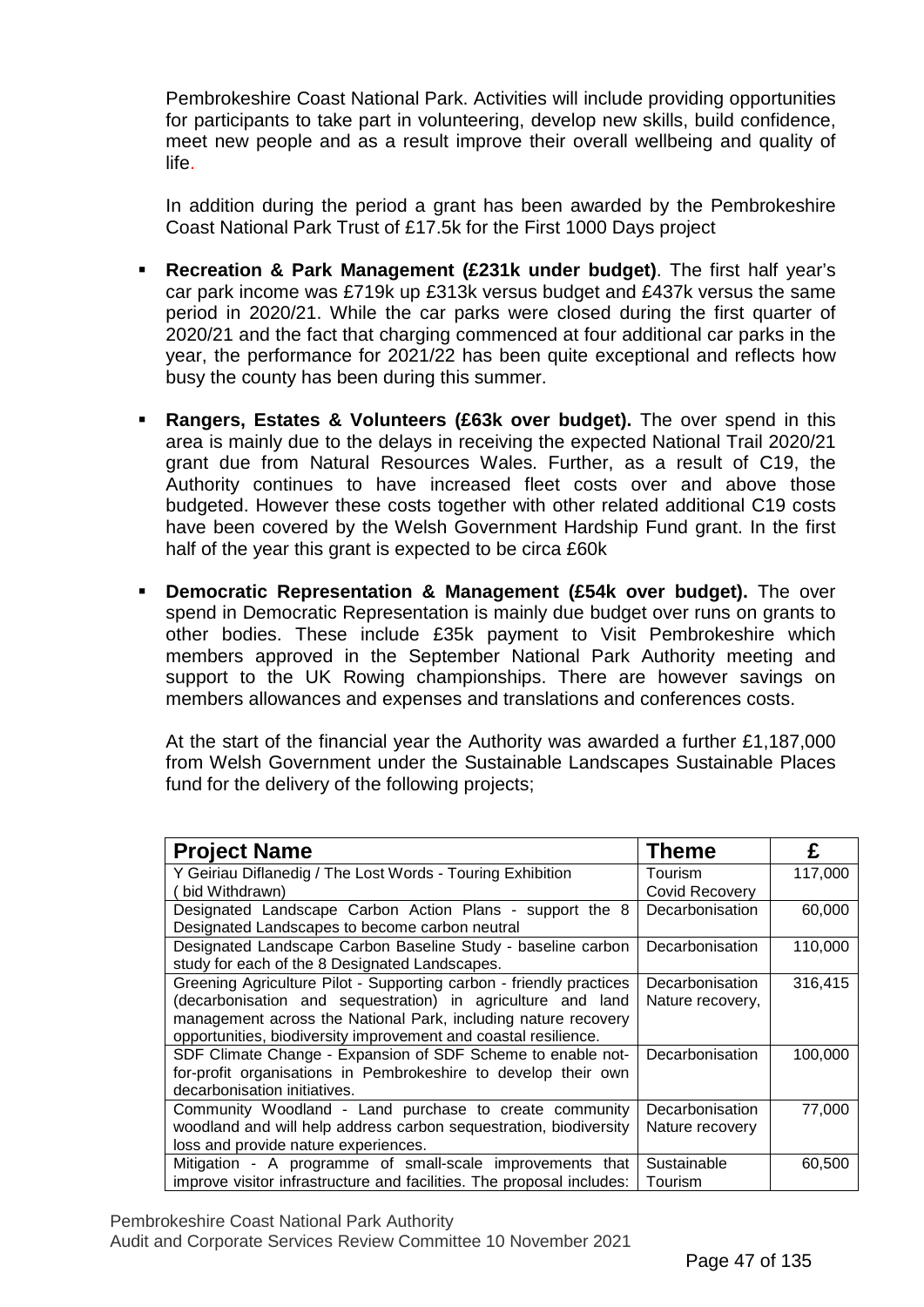| all terrain electric scooters at Castell Henllys, upgrading beach<br>access for wheelchair accessibility, Information and safety<br>signage and Discovery Points                                                                                                                                                     |           |
|----------------------------------------------------------------------------------------------------------------------------------------------------------------------------------------------------------------------------------------------------------------------------------------------------------------------|-----------|
| EV Charging - Greening the Fleet - Replacement of 11 current   Decarbonisation<br>fossil fuel light commercial vans with electric vans. The proposal<br>also includes funding for an additional number of electric vehicle<br>points around the county as part of the second phase of the EV<br>Infrastructure Plan. | 346,085   |
|                                                                                                                                                                                                                                                                                                                      | 1,187,000 |

 Service Management & Support Services (£42k under budget). As a result of the new ways of working there has been a review of the levels of required budgets levels and some of these have been adjusted accordingly, e.g. travel and subsistence, photocopying and postage. It is therefore anticipated that budget variances in Service Management & Support Serves will be corrected by the end of the financial year.

.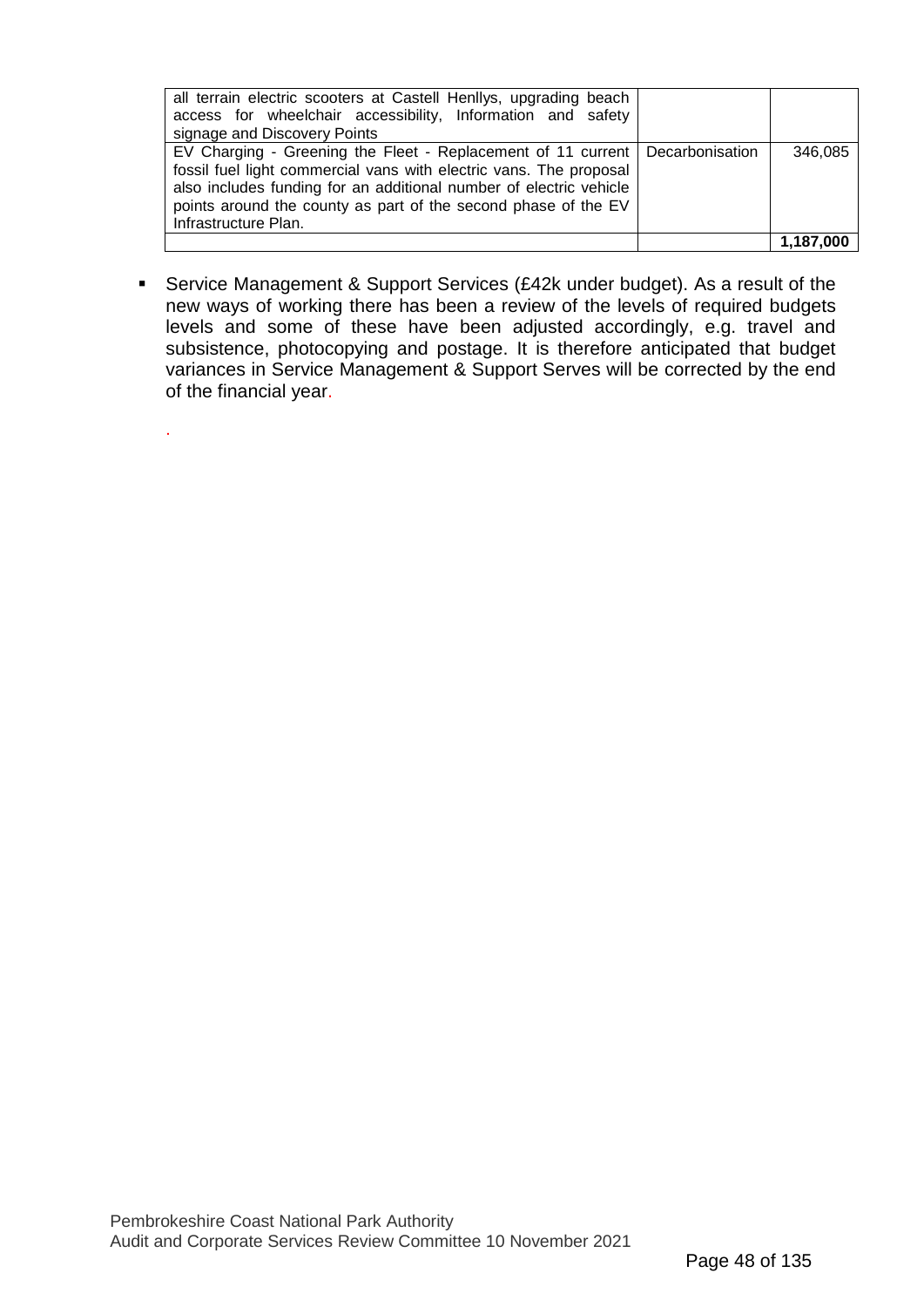|                            | 2021/22 2nd Quarter Income Versus Budget & Prior Years |                   |          |         |          |         |          |         |          |         |           |         |          |
|----------------------------|--------------------------------------------------------|-------------------|----------|---------|----------|---------|----------|---------|----------|---------|-----------|---------|----------|
| <b>Merchandise Sales</b>   | <b>Budget</b>                                          | <b>YTD Actual</b> | Variance | 2020/21 | Variance | 2019/20 | Variance | 2018/19 | Variance | 2017/18 | Variance  | 2016/17 | Variance |
| Carew Income               | 22,418                                                 | 70,752            | 48,334   | 15,041  | 55,711   | 66,875  | 3,877    | 70,978  | $-226$   | 71,006  | $-254$    | 67,689  | 3,063    |
| Oriel Y Parc               | 40,170                                                 | 81,479            | 41,309   | 37,116  | 44,363   | 88,724  | $-7,245$ | 90,977  | $-9,498$ | 88,927  | $-7,448$  | 84,645  | $-3,166$ |
| Castell Henllys Income     | 10,656                                                 | 29,875            | 19,219   | 7,133   | 22,742   | 25,906  | 3,969    | 28,533  | 1,342    | 34,906  | $-5,031$  | 32,213  | $-2,338$ |
|                            | 73,244                                                 | 182,106           | 108,862  | 59,290  | 122,816  | 181,504 | 602      | 190,488 | $-8,382$ | 194,839 | $-12,733$ | 184,547 | $-2,441$ |
| <b>Admission Fees</b>      |                                                        |                   |          |         |          |         |          |         |          |         |           |         |          |
| Carew Income               | 38,778                                                 | 172,265           | 133,487  | 43,221  | 129,044  | 133,784 | 38,481   | 121,061 | 51,204   | 127,882 | 44,383    | 105,663 | 66,602   |
| Castell Henllys            | 18,648                                                 | 55,184            | 36,536   | 15,557  | 39,627   | 57,479  | $-2,295$ | 59,446  | $-4,262$ | 68,614  | $-13,430$ | 49,093  | 6,091    |
|                            | 57,426                                                 | 227,449           | 170,023  | 58,779  | 168,670  | 191,263 | 36,186   | 180,507 | 46,942   | 196,496 | 30,953    | 154,756 | 72,693   |
| Carew Café Income          | 16,994                                                 | 95,876            | 78,882   | 27,780  | 68,096   | 62,098  | 33,778   | 39,125  | 56,751   |         |           |         |          |
| <b>Car Park Income</b>     |                                                        |                   |          |         |          |         |          |         |          |         |           |         |          |
| <b>Car Park Operations</b> | 24,800                                                 | 52,708            | 27,908   | 16,878  | 35,831   | 21,170  | 31,538   | 16,948  | 35,760   | 16,944  | 35,764    | 10,562  | 42,146   |
| Manorbier Car Park         | 34,711                                                 | 60,392            | 25,681   | 34,506  | 25,887   | 41,430  | 18,962   | 40,687  | 19,705   | 38,251  | 22,141    | 37,204  | 23,188   |
| Little Haven Car Park      | 24,123                                                 | 35,038            | 10,915   | 18,188  | 16,850   | 26,663  | 8,375    | 26,064  | 8,974    | 24,348  | 10,690    | 30,328  | 4,710    |
| St Davids Car Park         | 56,802                                                 | 78,754            | 21,952   | 26,164  | 52,590   | 61,058  | 17,696   | 62,937  | 15,817   | 67,038  | 11,716    | 67,433  | 11,321   |
| Poppit Car Park            | 32,419                                                 | 85,296            | 52,877   | 41,056  | 44,240   | 52,004  | 33,292   | 49,400  | 35,896   | 48,391  | 36,905    | 36,657  | 48,639   |
| Saundersfoot Car Park      | 56,736                                                 | 54,819            | $-1,917$ | 30,169  | 24,651   | 47,470  | 7,349    | 53,271  | 1,548    | 56,750  | $-1,931$  | 54,049  | 770      |
| Freshwater East Car Park   | 19,363                                                 | 51,027            | 31,664   | 29,323  | 21,704   | 22,203  | 28,825   | 21,956  | 29,072   | 21,921  | 29,106    | 23,639  | 27,388   |
| Broad Haven Car Park       | 17,710                                                 | 53,704            | 35,994   | 28,751  | 24,953   | 22,054  | 31,650   | 20,089  | 33,615   | 20,728  | 32,977    | 21,818  | 31,886   |
| Newport Car Park           | 18,206                                                 | 33,578            | 15,372   | 13,668  | 19,910   | 23,033  | 10,545   | 18,186  | 15,392   | 21,356  | 12,222    | 38,861  | $-5,283$ |
| Newgale Car Park           | 18,798                                                 | 33,521            | 14,723   | 16,009  | 17,512   | 18,675  | 14,846   | 19,038  | 14,483   | 16,619  | 16,902    | 17,584  | 15,937   |
| Solva Car Park             | 45,600                                                 | 65,167            | 19,567   | 26,844  | 38,323   | 43,245  | 21,922   | 48,112  | 17,055   | 49,449  | 15,718    |         | 65,167   |
| Amroth Car Park            | 21,000                                                 | 40,814            | 19,814   |         | 40,814   |         | 40,814   |         | 40,814   |         | 40,814    |         | 40,814   |
| West Angle Car Park        | 17,400                                                 | 42,380            | 24,980   |         | 42,380   |         | 42,380   |         | 42,380   |         | 42,380    |         | 42,380   |
| Nolton Car Park            | 12,000                                                 | 17,933            | 5,933    |         | 17,933   |         | 17,933   |         | 17,933   |         | 17,933    |         | 17,933   |
| Penally Car Park           | 6,600                                                  | 13,851            | 7,251    |         | 13,851   |         | 13,851   |         | 13,851   |         | 13,851    |         | 13,851   |
|                            | 406,269                                                | 718,983           | 312,714  | 281,555 | 437,428  | 379,004 | 339,979  | 376,688 | 342,295  | 381,796 | 337,187   | 338,135 | 380,848  |

Pembrokeshire Coast National Park Authority Audit and Corporate Services Review Committee 10 November 2021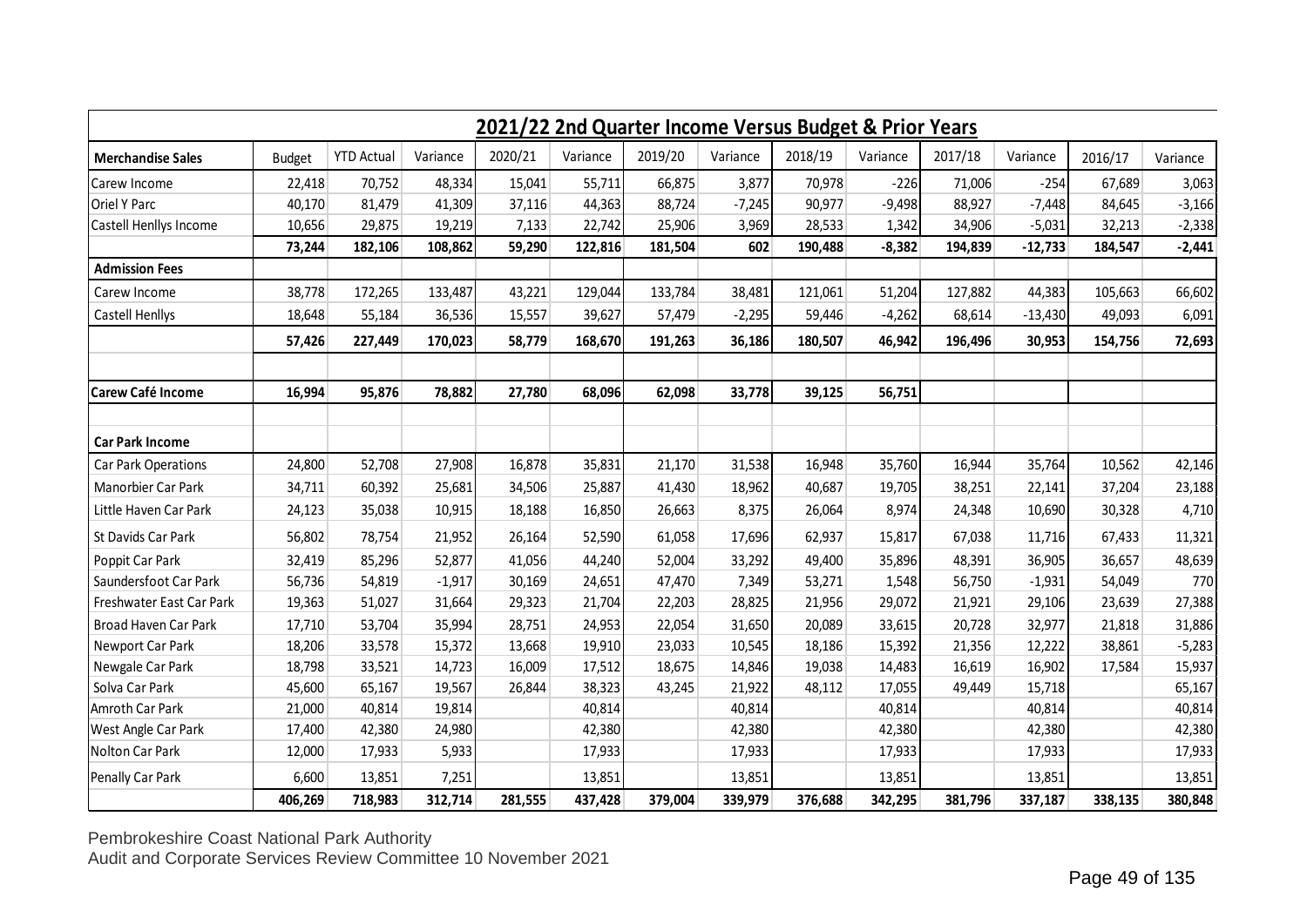## **2021/22 Revenue Forecast**

At the end of the second quarter the forecast revenue position for the 2021/22 year end is an operating surplus of £595k versus a nil surplus in the original budget. The movement in the position is explained as follows:

| 2021/22 Budget Forecast                      | £000's | £000's         |
|----------------------------------------------|--------|----------------|
|                                              |        |                |
| <b>Original Budget</b>                       |        | $\overline{0}$ |
|                                              |        |                |
| <b>Movements:</b>                            |        |                |
| <b>Additional / Reduced Costs</b>            |        |                |
| <b>Staff Cost</b>                            | 10     |                |
| <b>Travel &amp; Subsistence</b>              | 20     |                |
| Miscellaneous Budget savings                 | 30     |                |
| Additional costs associated to C19           | $-20$  |                |
| <b>Vehicle Hire Cost</b>                     | $-80$  |                |
|                                              |        | $-40$          |
| <b>Additional / Reduce Income</b>            |        |                |
| Car Park Income                              | 320    |                |
| Centre Income                                | 200    |                |
| <b>Planning Fees</b>                         | 30     |                |
| Welsh Government Hardship Support Grant      | 100    |                |
| <b>Bank Interest</b>                         | $-15$  | 635            |
| Revised revenue forecast Surplus / Deficit   |        | 595            |
|                                              |        |                |
|                                              |        |                |
| Decarbonisation                              |        | $-150$         |
| <b>Contribution Green Room redevelopment</b> |        | $-345$         |
| Potential restructuring costs                |        | $-100$         |
|                                              |        |                |
| <b>Revised forecast Surplus / Deficit</b>    |        | $\mathbf 0$    |

The original budget of was set at a breakeven position and the revised forecast of a surplus of £595k is made up of a number of factors as detailed above.

• The Authority's policy on purchase leave has resulted in £10k underspend in staffing costs.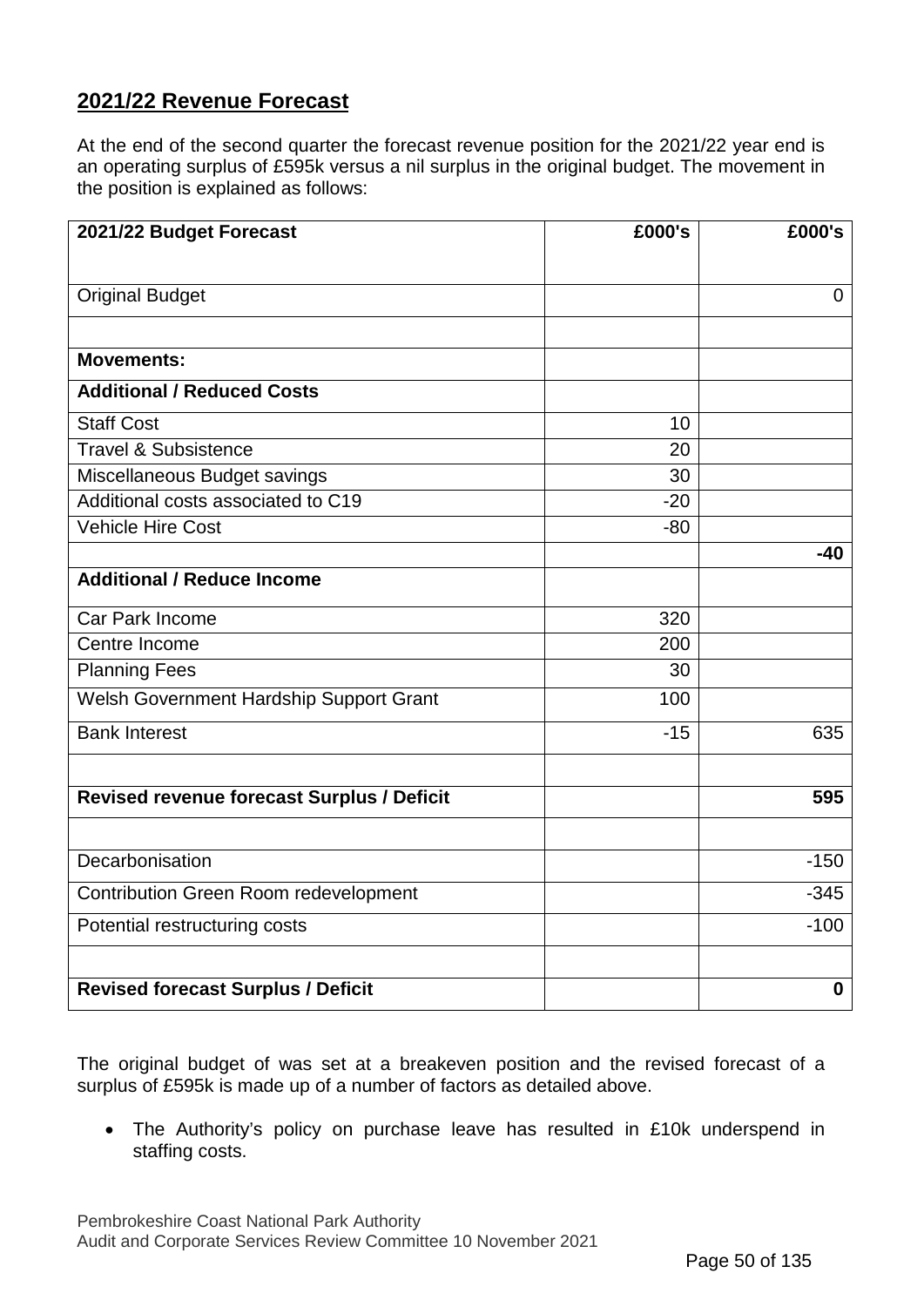- The number of external meetings has reduced significantly resulting in a saving of £20k in travel and subsistence costs and the new ways of working have resulted in a number of savings.
- There have been a number of additional C19 related costs, including vehicle hire, which will be supported by the Welsh Government Hardship Fund.
- The Authority set a very moderate 2021/22 budget for the centres income. The actual income for the half year was at, or indeed above, 2019/20 levels, and well above that budgeted.
- The introduction of the four new car parks income and a record busy summer season have a contributed to income being over budgeted.
- The rate of return on the Authority's deposits is significantly below budget. The Authority is actively engaging with its bankers to maximise returns.

The projected revenue surplus will be used to create reserves to help with the Authority's Decarbonisation projects and partially fund the Green Room redevelopment which was approved by the Authority in September 2021. The surplus will also be used to fund the costs arising from the current review of priorities and potential restructuring within the Authority.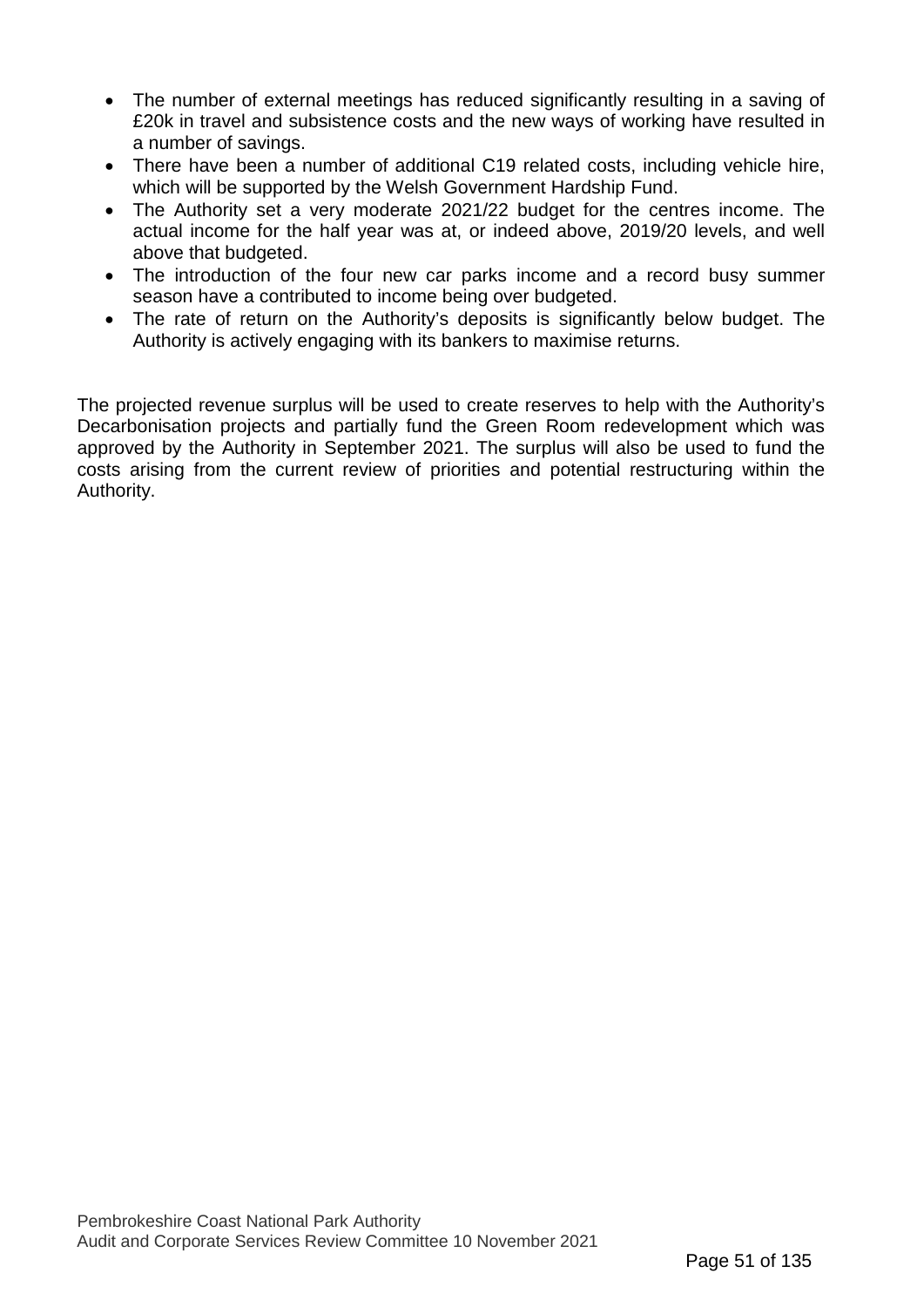| <b>Capital</b><br><b>Programme</b>                     | <b>Approved</b><br><b>Budget</b> | <b>Revised</b><br><b>Budget</b> | <b>Funded</b><br>by EMR | <b>Other</b><br><b>Grant</b> | <b>Capital</b><br><b>Receipts</b> | Spend as<br>at |
|--------------------------------------------------------|----------------------------------|---------------------------------|-------------------------|------------------------------|-----------------------------------|----------------|
| 2021/22                                                |                                  |                                 |                         | <b>Funding</b>               |                                   | 30/09/2021     |
| <b>Castell Henllys Wood</b><br>Pellet Silo             | 25,000                           | 25,000                          |                         |                              | 25,000                            |                |
| Improvements to<br>Withybush Depot                     | 25,000                           | 25,000                          |                         |                              | 25,000                            |                |
| <b>Carew Causeway Repairs</b>                          | 80,000                           | 80,000                          | 80,000                  |                              |                                   | 5,168          |
| Castell Henllys Programme                              | 86,000                           | 86,000                          | 86,000                  |                              |                                   | 8,600          |
| <b>WG Funded Delivery</b><br>Equipment                 |                                  | 16,578                          | 16,578                  |                              |                                   | 5,625          |
| Resilience to Winter<br><b>Storms</b>                  | 25,900                           | 25,900                          | 25,900                  |                              |                                   |                |
| Interpretation/Events OYP                              |                                  | 24,638                          | 24,638                  |                              |                                   | 73             |
| <b>Carew Castle</b><br>Enhancement &<br>Interpretation | 42,500                           | 42,500                          | 42,500                  |                              |                                   |                |
| <b>Carew Castle Visitor</b><br>Access                  | 27,000                           | 27,000                          | 27,000                  |                              |                                   |                |
| St Non's Access<br>Improvements                        |                                  | 15,746                          | 15,746                  |                              |                                   | 18,200         |
| Pembs Commons<br>Resilience                            |                                  | 21,111                          | 21,111                  |                              |                                   | 9,490          |
| St Brides Walled Garden                                | 3,500                            | 3,500                           | 3,500                   |                              |                                   |                |
| <b>Castell Henllys Open Sided</b><br>Barn              | 15,000                           | 15,000                          | 15,000                  |                              |                                   | 925            |
| <b>SLSP IT Equipment</b>                               |                                  | 44,506                          | 44,506                  |                              |                                   | 42,248         |
| <b>SLSP Charging Points &amp;</b><br>Infrastructure    | 848,000                          | 807,956                         | 663,479                 | 144,477                      |                                   | 61,918         |
| <b>SLSP PV Arrays</b>                                  | 50,000                           | 42,830                          | 42,830                  |                              |                                   |                |
| <b>SLSP Community</b><br>Woodland                      |                                  | 77,000                          |                         | 77,000                       |                                   | 970            |
| <b>SLSP Electric Vehicles</b><br>Fleet Upgrade         | 205,000                          | 167,000                         |                         | 167,000                      |                                   |                |
| <b>Total</b>                                           | 1,432,900                        | 1,547,265                       | 1,108,788               | 388,477                      | 50,000                            | 153,217        |

The Authority's capital program is an essential part of the Authority financial planning and is based on the Authority's corporate objectives, operational need, making prudent investments and the availability of sources of internal and external funding. The capital programme for the year has increased from the original budget of £1,433k to a revised budget of £1,547k. The forecast is up due to an award from the Welsh Government under their Sustainable Landscapes Sustainable Places grant scheme and projects rolled forward from the previous financial year.

The revised budgeted expenditure of £1,547k is funded £1,109k from Earmarked Reserves, £388k from in year capital grants and £50k from the Capital Receipts Reserve. Total capital expenditure as at 30th September 2021 was £153k as shown in the table above.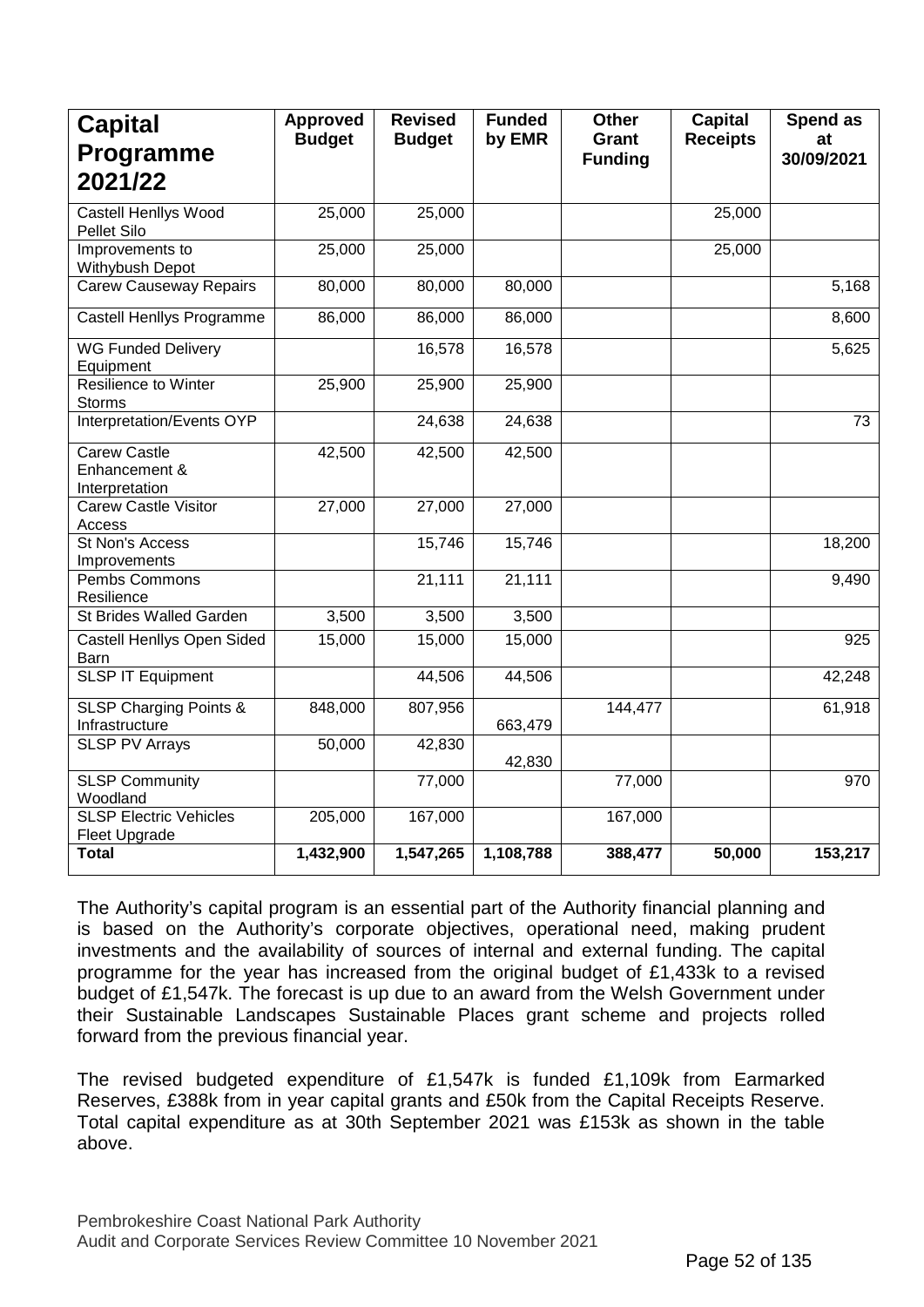Details of the capital programme are:

- Castell Henllys Wood Pellet Silo. This will allow for larger deliveries and ease the handling of wood pellets. No progress to date but the project will be complete in the current financial year.
- **IMPROVEMENTS TO Withybush Depot. Consultants have been appoint to develop the** improvements at the depot.
- Carew Castle Causeway. Under the Reservoirs Act the Authority has statutory duty to undertake the repairs as instructed by the Reservoirs Inspectorate. The Causeway has undergone many phases of major and minor repair works to prevent / minimise water leakage through the structure from the mill pond which is accepted as an ongoing and permanent issue. Discussions have been undertaken with N.R.W. to help fund the repairs
- Castell Henllys Programme. In 2018/19 the Authority received £150k grant from Welsh Government to improve the offer at Castell Henllys. While most of the scheduled work has been completed there remains outstanding work to improve the car park and sewage system.
- Delivery Equipment. Funded by a Welsh Government grant the equipment will be used to facilitate the purchase of equipment of the warden teams.
- Resilience to Winter Storms remediation project. The Authority is working to develop a rolling contingency plan to deal with major infrastructure damage caused by localised storms. This investment will allow the Authority to undertake preparatory work to help minimise anticipated damage in key 'hot-spots' thus ensuring that the coastline remains accessible as much as possible.
- Oriel y Parc Interpretation
- Carew Castle Enhancing Visitor and Interpretation. Improvements to the physical access and interpretation on-site will add to the visitor experience and understanding of Pembrokeshire's historical and cultural heritage. It will allow access to as much of the Castle as possible and help increase visitor numbers.
- Carew Castle Access. Following recent capital investment to enhance the visitor experience at Carew Castle the Authority will now prioritise a range of additional physical infrastructure works to improve the accessibility of the site for visitors with mobility problems and/or for families with pushchairs
- St Non Access Improvement. The project is to improve physical access to the Holy Well at St Non's which is a popular tourist attraction but is presently not accessible for wheelchair users. The project was completed in June 2021.
- **Pembs Commons Resilience. This investment helps form part of PCNPA's wider** conservation work with the farming community across Pembrokeshire and is funding that is generally not covered by other agri-environment schemes such as Glastir.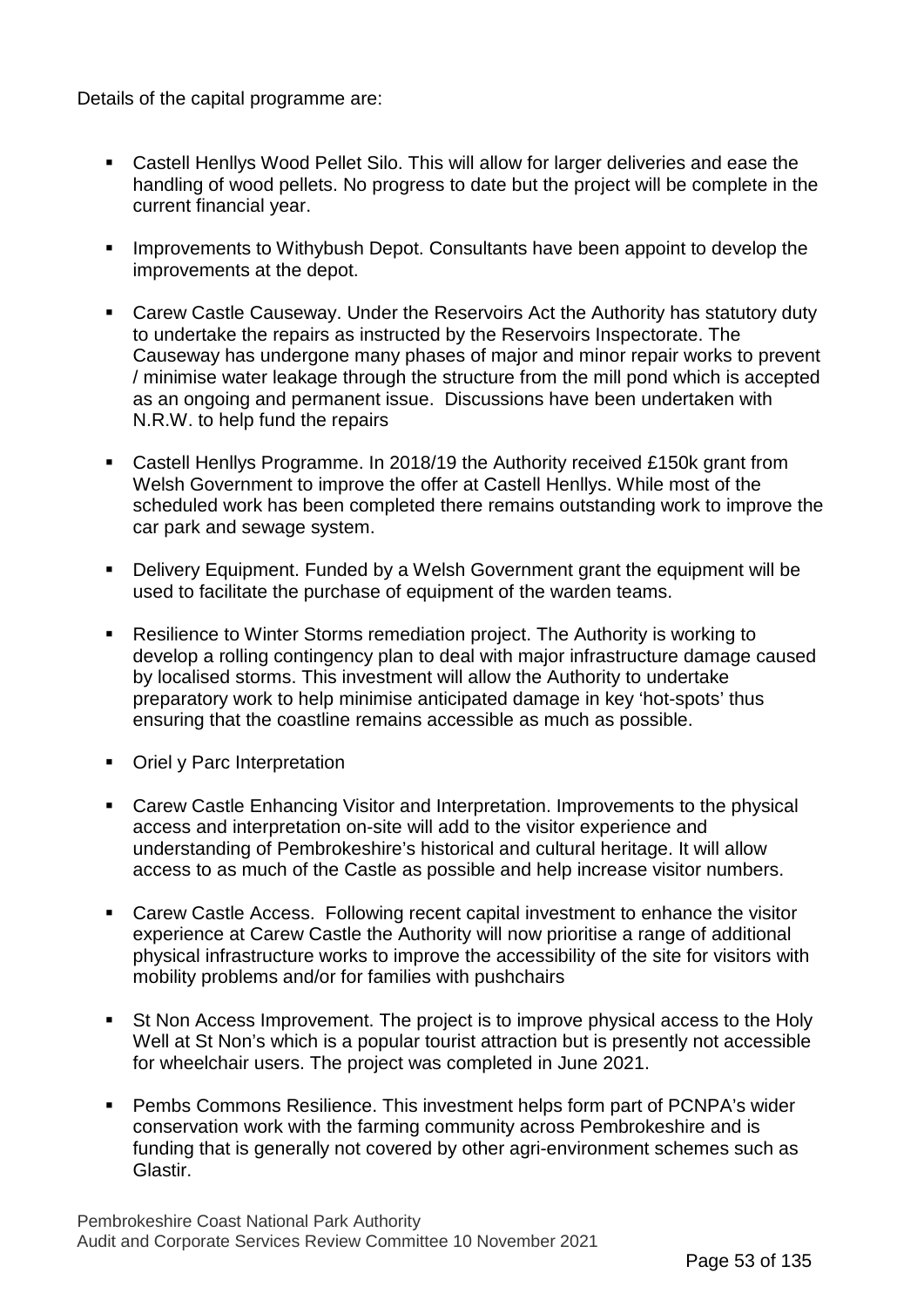- St. Brides Walled Garden. Work to repair damage to the walls caused by vegetation growth is currently in the planning stage.
- Castell Henllys Open side Barn. This will enhance the site management and safety through improving storage facilities away from public areas
- I.T. Equipment. This expenditure represents the usual cycle of IT equipment replacement
- Charging Points and Infrastructure. The 2021/22 SLSP Phase 2 funding has allowed for an expansion of the scheme and it is anticipated that all current project charging points will be installed by the end of the calendar year.
- P.V. Arrays. This project is to look at the installation of PV's at suitable sites across the Authority. This is being funded as part of the Sustainable Landscapes Sustainable Places grant and it is anticipated that the project will be completed by the end of the financial year.
- Community Woodland. Purchase of Land to create community woodland and will help address carbon sequestration, biodiversity loss and provide nature experiences
- Electric Vehicle Fleet upgrade. The Authority is gradually switching to electric vehicles to undertake its work wherever possible. There has been considerably delays in the delivery the six electric vehicles ordered in March 21 with as yet no confirmed deliver date.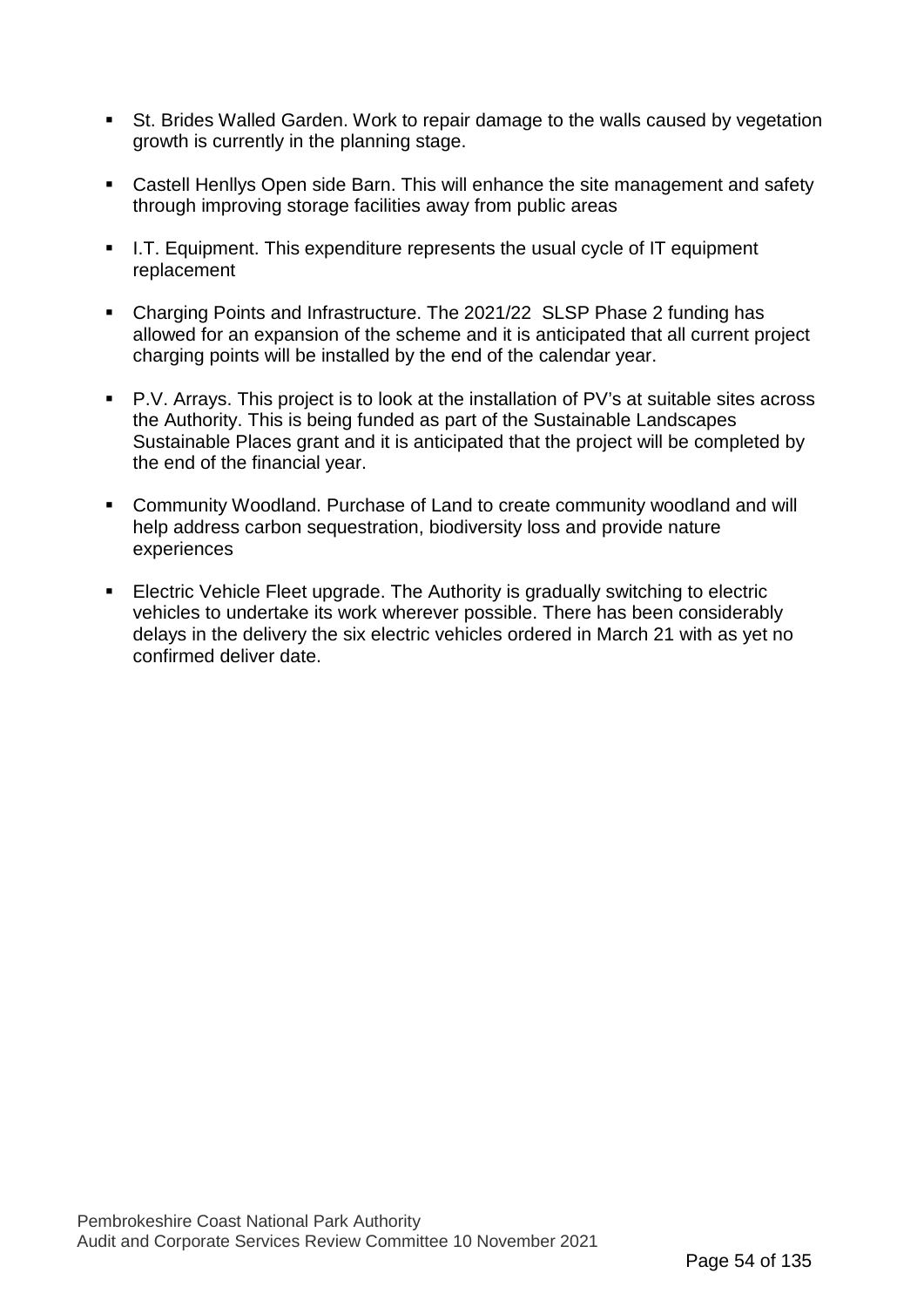# **The Authority's Useable Reserves £000's**

|                                            | <b>Year end</b><br><b>Position</b> |                            | <b>Year end</b><br><b>Position</b> |                            | <b>Year end</b><br><b>Position</b> |
|--------------------------------------------|------------------------------------|----------------------------|------------------------------------|----------------------------|------------------------------------|
|                                            | 2019/20                            | <b>Movement</b><br>2020/21 | 2020/21                            | <b>Movement</b><br>2021/22 | 2021/22                            |
| <b>General Reserves</b>                    | 1,008                              |                            | 1,008                              |                            | 1,008                              |
| <b>Capital Receipts</b>                    | 370                                |                            | 370                                |                            | 370                                |
| <b>TOTAL</b>                               | 1,378                              | $-334$                     | 1,378                              |                            | 1,378                              |
|                                            |                                    |                            |                                    |                            |                                    |
| <b>Earmarked Reserves:</b>                 |                                    |                            |                                    |                            |                                    |
| Receipts In Advance                        | 2,758                              | 490                        | 3,248                              | $-242$                     | 3,006                              |
| <b>Asset Management</b>                    | 37                                 |                            | 37                                 |                            | 37                                 |
| Planning (Formerly Local Plan)             | 33                                 |                            | 33                                 | $-11$                      | 22                                 |
| Self-Insurance                             | 30                                 |                            | 30                                 |                            | 30                                 |
| <b>Staff Restructuring</b>                 | 189                                |                            | 189                                | 100                        | 289                                |
| <b>National Park Wales</b>                 | 14                                 | $-1$                       | 13                                 |                            | 13                                 |
| <b>Planning System</b>                     | 89                                 |                            | 89                                 |                            | 89                                 |
| Car Par Integration (Broad Haven)          | 77                                 | $-77$                      |                                    |                            |                                    |
| Sponsored Maintenance re Sponsor A<br>Gate | 13                                 | 5                          | 18                                 |                            | 18                                 |
| Rangers Services - Landscape Fund          | 4                                  |                            | 4                                  |                            | 4                                  |
| SDF Increase In Funds                      | 29                                 |                            | 29                                 |                            | 29                                 |
| <b>NPG Reduction</b>                       | 287                                |                            | 287                                |                            | 287                                |
| Car Park Resurfacing (Broad Haven)         | 98                                 | $-98$                      | $\bf{0}$                           |                            | 0                                  |
| <b>Biodiversity</b>                        | 11                                 |                            | 11                                 |                            | 11                                 |
| <b>Planning Enforcement</b>                | 100                                | $-2$                       | 98                                 |                            | 98                                 |
| <b>Invasive Species</b>                    | 36                                 | -7                         | 29                                 | $-16$                      | 13                                 |
| The Pathways Project                       | 35                                 |                            | 35                                 |                            | 35                                 |
| Carew Causeway                             | 153                                |                            | 153                                |                            | 153                                |
| <b>Pollinator Project</b>                  | 15                                 |                            | 15                                 |                            | 15                                 |
| Roots Project                              | 10                                 |                            | 10                                 |                            | 10                                 |
| Carryovers from Underspend 20/21           |                                    | 185                        | 185                                | $-72$                      | 113                                |
| <b>Digital Transformation</b>              |                                    | 88                         | 88                                 | $-88$                      |                                    |
| Green Room Redevelopment                   |                                    |                            |                                    | 345                        | 345                                |
| Decarbonisation                            |                                    |                            |                                    | 100                        | 100                                |
| <b>Total</b>                               | 4,018                              | 582                        | 4,600                              | 166                        | 4,766                              |

Pembrokeshire Coast National Park Authority

Audit and Corporate Services Review Committee 10 November 2021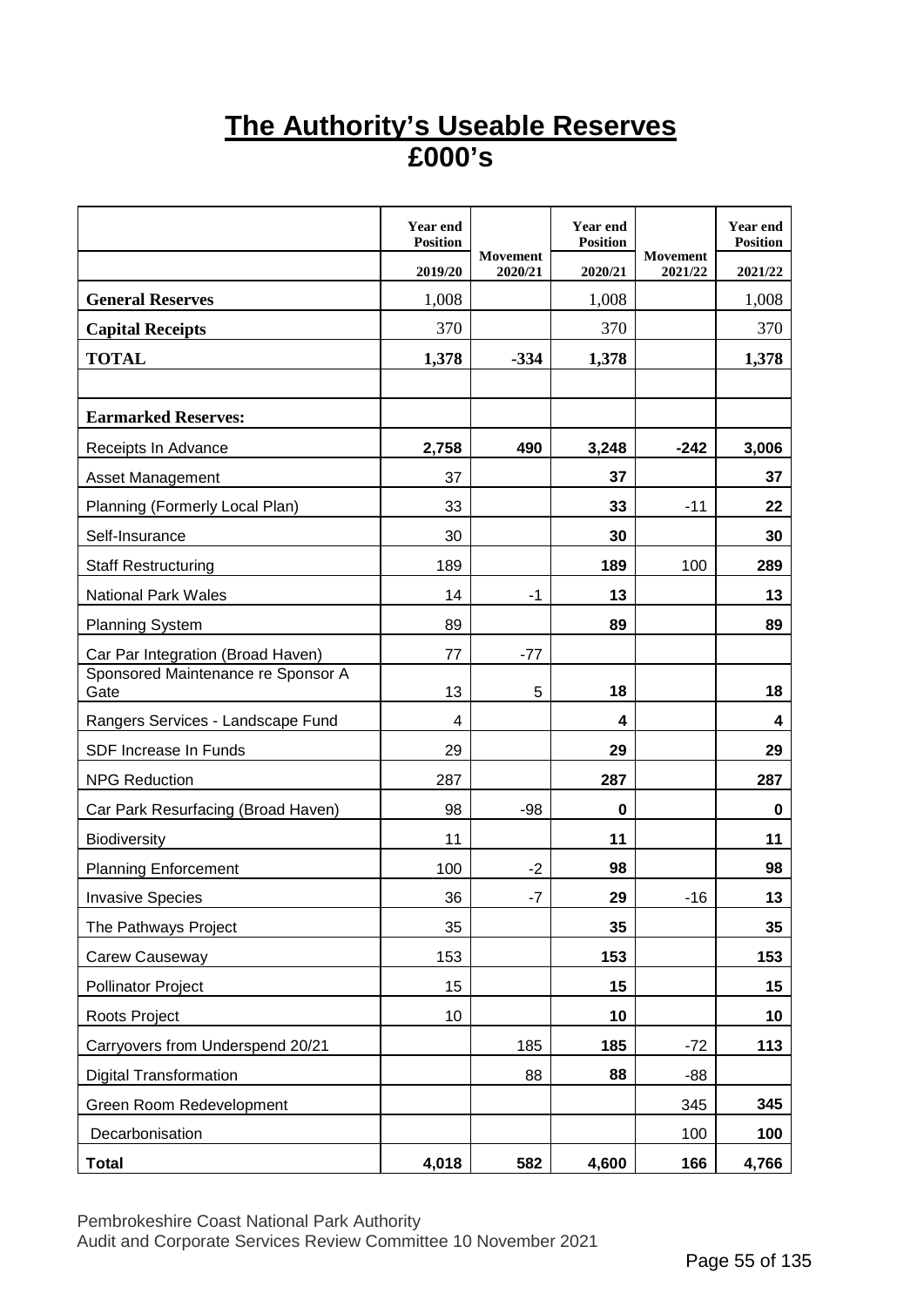## **Financial Reserves and Balances**

The Authority is required to keep a prudent level of working balances to maintain adequate cash flows to meet planned and unexpected expenditure. The General Reserve is a reserve created from prior years underspends and is available for any approved expenditure. As a minimum this reserve should be 5% of the net budget but it is considered prudent to keep above £400k. Earmarked Reserves are reserves that have been built up from revenue funding over a numbers of years and have been set aside for specific projects. The Capital Reserve balance is made from the receipts of the Authority's capital disposals in prior years and as such these funds are restricted for the use on capital expenditure

### **General Reserve**

The audited statements of accounts as at 31<sup>st</sup> March 2021 verified that the Authority's General Reserve stood at £1,008k. The forecasted surplus for the year is expected to be £595k but this will be used to create the additional earmarked reserves detailed above.

### **Capital Receipts**

The Capital Receipts reserve started the year at £370k and is expected to remain at this level at the end of the 2021/22.

### **Earmarked Reserves**

Earmarked reserves as at 31st March 2021 stood at £4,600k and these are expected to rise by £166k to £4,766k at the end of 2021/22,

## **Recommendation**

Members are invited to **NOTE** the budgetary performance for the 6 months ended 30<sup>th</sup> September 2021 as presented in this report.

*(Further information is available from the Financial Manager Richard Griffiths, on 01646 624815 – email [richardg@pembrokeshirecoast.org.uk\)](mailto:richardg@pembrokeshirecoast.org.uk)*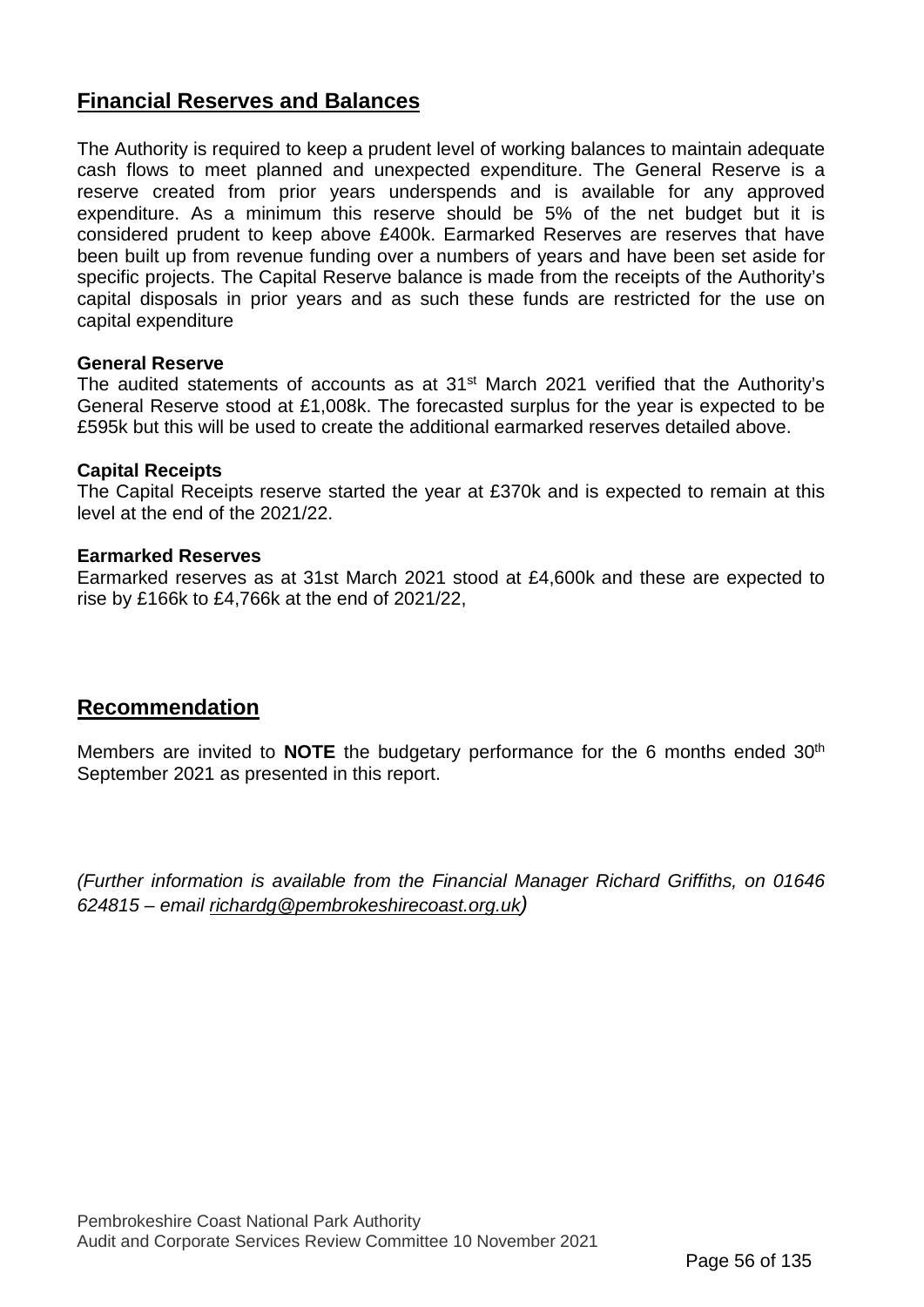|                                                | <b>Revisions to</b><br><b>Budgets</b><br>2021/22 | <b>September</b><br>21 Profiled<br><b>Budget</b> | <b>September</b><br>21 Actual &<br><b>Committed</b> | <b>Variance</b> |
|------------------------------------------------|--------------------------------------------------|--------------------------------------------------|-----------------------------------------------------|-----------------|
| <b>Conservation of the Natural Environment</b> | 580,732                                          | 351,348                                          | 363,035                                             | $-11,687$       |
| <b>Cilrhedyn Woodland Centre</b>               | 75,340                                           | 62,561                                           | 77,162                                              | $-14,601$       |
| <b>Invasive Species</b>                        | 16,827                                           | 15,209                                           | 23,306                                              | $-8,097$        |
| <b>Environmental Growth Project</b>            |                                                  | 5,000                                            | 5,135                                               | $-135$          |
| Achub Brith Y Gors (Nature Network Fund)       |                                                  | 500                                              | 345                                                 | 155             |
| <b>Fritilar &amp; Damselflies</b>              |                                                  | 16,000                                           | 15,635                                              | 365             |
| <b>Greening Agriculture</b>                    |                                                  | 3,000                                            | 2,764                                               | 236             |
| Decarbonisaton of Designated Landscapes        |                                                  | 80,000                                           | 78,940                                              | 1,060           |
| National Designated Landscapes                 | 50,000                                           | 30,000                                           | 28,453                                              | 1,547           |
| <b>Nature Conservation</b>                     | 330,137                                          | 139,078                                          | 131,295                                             | 7,783           |
| <b>Marine Environment</b>                      | 8,428                                            | 0                                                | 0                                                   | $\mathbf 0$     |
| <b>Future Landscapes Wales</b>                 | 100,000                                          | 0                                                | $\mathbf 0$                                         | 0               |

| <b>Conservation of the Cultural Heritage</b> | 112,049 | 53,965 | 50,054 | 3,911    |
|----------------------------------------------|---------|--------|--------|----------|
| Conservation Areas & Historic Buildings      | 43.796  | 20.611 | 20,203 | 408      |
| CP10 - Archaeology, Culture & Heritage       | 68,253  | 33.354 | 26,949 | 6,405    |
| <b>Heritage Guardians</b>                    |         |        | 2,902  | $-2,902$ |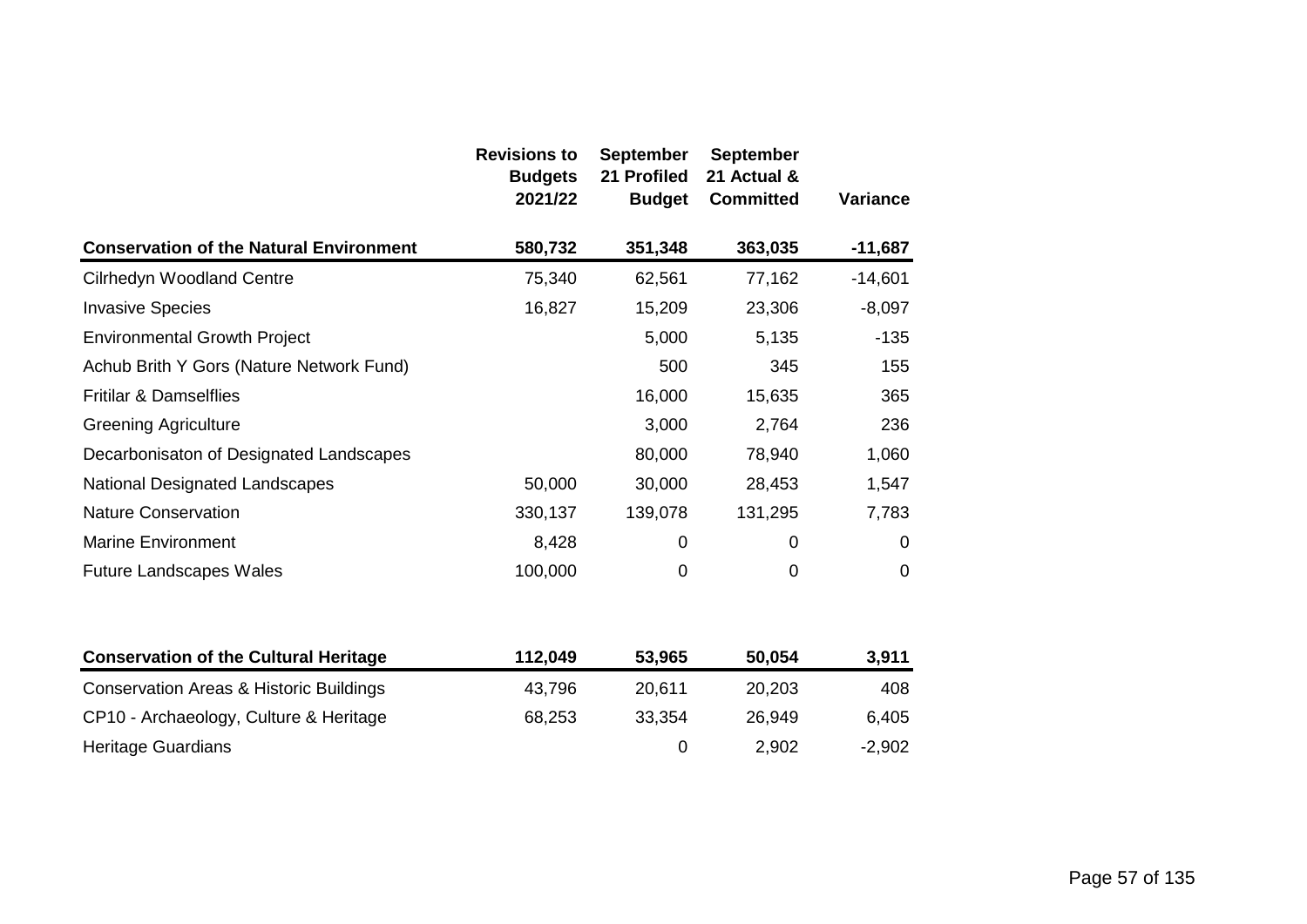|                                            | <b>Revisions to</b><br><b>Budgets</b><br>2021/22 | <b>September</b><br>21 Profiled<br><b>Budget</b> | <b>September</b><br>21 Actual &<br><b>Committed</b> | <b>Variance</b> |
|--------------------------------------------|--------------------------------------------------|--------------------------------------------------|-----------------------------------------------------|-----------------|
| <b>Development Control</b>                 | 325,553                                          | 162,963                                          | 119,022                                             | 43,941          |
| Development Management (inc Mineral Plans) | 325,553                                          | 162,963                                          | 119,022                                             | 43,941          |
| <b>Forward Planning &amp; Communities</b>  | 306,631                                          | 153,357                                          | 143,822                                             | 9,535           |
| Development Planning                       | 206,631                                          | 103,356                                          | 91,312                                              | 12,044          |
| Sustainable Development Fund               | 100,000                                          | 50,001                                           | 52,510                                              | $-2,509$        |
| <b>Promoting Understanding</b>             | 1,270,567                                        | 656,237                                          | 313,829                                             | 342,408         |
| Tourism & Wellbeing Officer                | 44,363                                           | 20,587                                           | 16,553                                              | 4,034           |
| <b>Carew Castle</b>                        | 134,176                                          | 34,922                                           | $-103,340$                                          | 138,262         |
| Carew Castle Tea Room                      | 32,969                                           | 13,527                                           | $-48,014$                                           | 61,541          |
| <b>Castell Henllys</b>                     | 174,807                                          | 73,114                                           | 31,598                                              | 41,516          |
| Oriel Y Parc, St David's                   | 223,340                                          | 85,442                                           | 67,266                                              | 18,176          |
| Oriel Y Parc Cafe                          | $-20,000$                                        | $-10,000$                                        | $-10,000$                                           | 0               |
| <b>Coast to Coast</b>                      | $-27,324$                                        | 31,477                                           | 25,000                                              | 6,477           |
| <b>Wales Coast Path Marketing</b>          | 71,026                                           | 60,521                                           | 72,782                                              | $-12,261$       |
| Communications                             | 245,480                                          | 134,096                                          | 130,250                                             | 3,846           |
| SUP9 - Graphic Services                    | 90,469                                           | 42,490                                           | 38,022                                              | 4,468           |
| <b>Discovery</b>                           | 163,118                                          | 78,885                                           | 78,050                                              | 835             |
| <b>Activities &amp; Events</b>             | $-112$                                           | $-371$                                           | $-1,461$                                            | 1,090           |
| <b>Walkability Program</b>                 | 32,911                                           | 16,457                                           | 3,416                                               | 13,041          |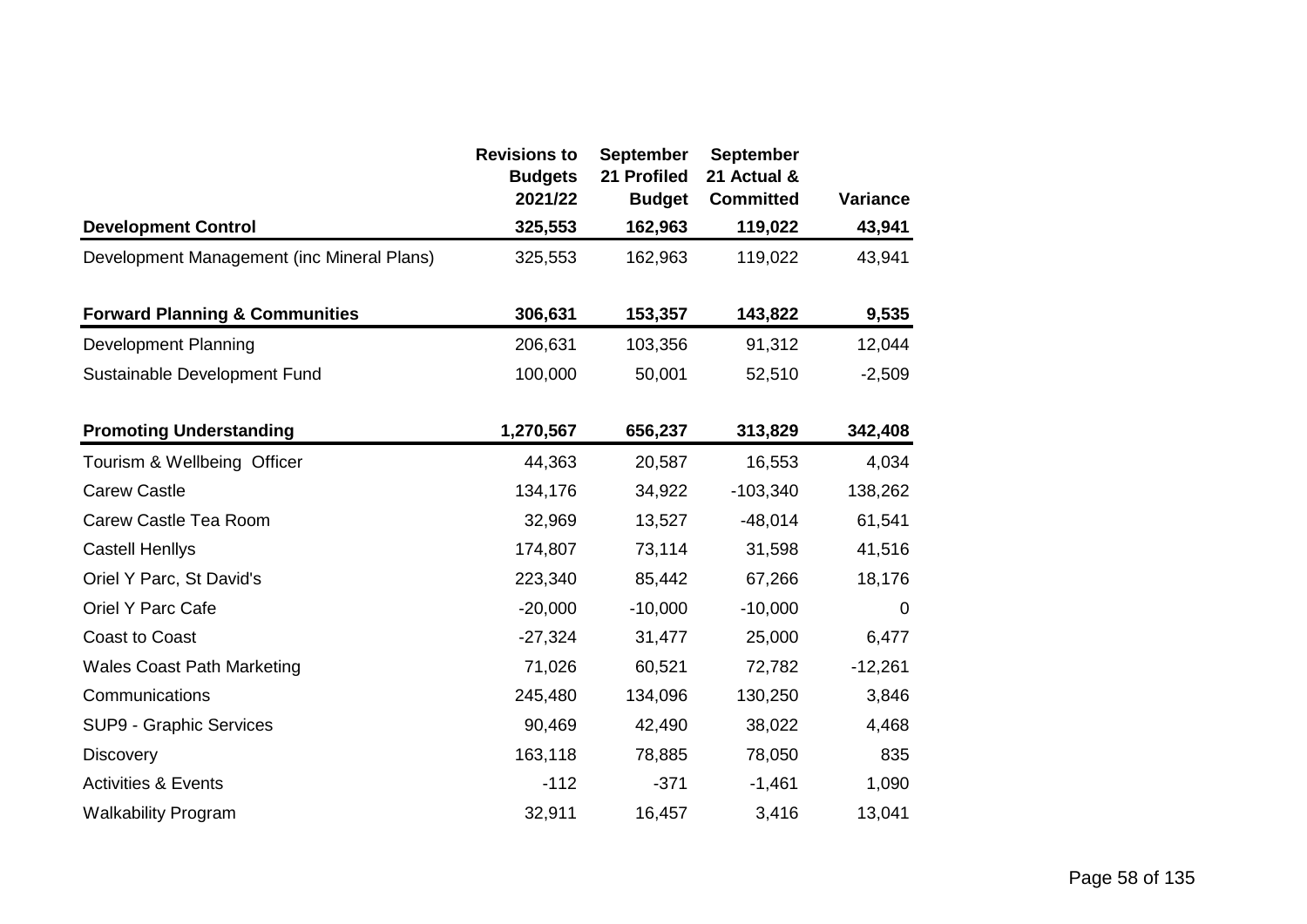|                                                 | <b>Revisions to</b><br><b>Budgets</b><br>2021/22 | <b>September</b><br>21 Profiled<br><b>Budget</b> | <b>September</b><br>21 Actual &<br><b>Committed</b> | <b>Variance</b> |
|-------------------------------------------------|--------------------------------------------------|--------------------------------------------------|-----------------------------------------------------|-----------------|
| <b>Pembs Outdoor Schools</b>                    | 42,391                                           | 18,751                                           | 14,798                                              | 3,953           |
| <b>Celtic Routes</b>                            |                                                  | 0                                                | $-2,643$                                            | 2,643           |
| <b>Ancient Connections</b>                      |                                                  | 0                                                | 3,966                                               | $-3,966$        |
| <b>West Wales Walking</b>                       | $-9,454$                                         | 17,301                                           | $-5,100$                                            | 22,401          |
| <b>Experiences for All</b>                      |                                                  | $\mathbf 0$                                      | 3,545                                               | $-3,545$        |
| Nevern Castle Project                           | 210                                              | 210                                              | $\overline{0}$                                      | 210             |
| First 1000 Days Project                         |                                                  | 0                                                | $-17,500$                                           | 17,500          |
| <b>Roots Project</b>                            |                                                  | 0                                                | 4,761                                               | $-4,761$        |
| Beach Wheelchair & Outdoor Activities Coordinat | 13,071                                           | 8,803                                            | 7,743                                               | 1,060           |
| Roots to Recovery                               |                                                  | $\mathbf 0$                                      | $-20,547$                                           | 20,547          |
| Pathways Project                                | 59,126                                           | 30,025                                           | 24,684                                              | 5,341           |
| <b>Recreation &amp; Park Management</b>         | $-43,348$                                        | $-84,482$                                        | $-315,646$                                          | 231,164         |
| Sustainable Transport                           | 77,212                                           | 8,083                                            | 7,000                                               | 1,083           |
| <b>National Trail</b>                           | 45,459                                           | 134,141                                          | 196,998                                             | $-62,857$       |
| Access Officer and Rights of Way                | 115,029                                          | 69,503                                           | 69,109                                              | 394             |
| <b>Acces Projects</b>                           |                                                  | 10,000                                           | 9,872                                               | 128             |
| <b>Charging Car Parks</b>                       | $-298,268$                                       | $-313,314$                                       | $-606,382$                                          | 293,068         |
| Paths & Pollinators Project                     | 17,219                                           | 2,105                                            | 2,793                                               | $-688$          |
| Sustainable Tourism                             |                                                  | 5,000                                            | 4,964                                               | 36              |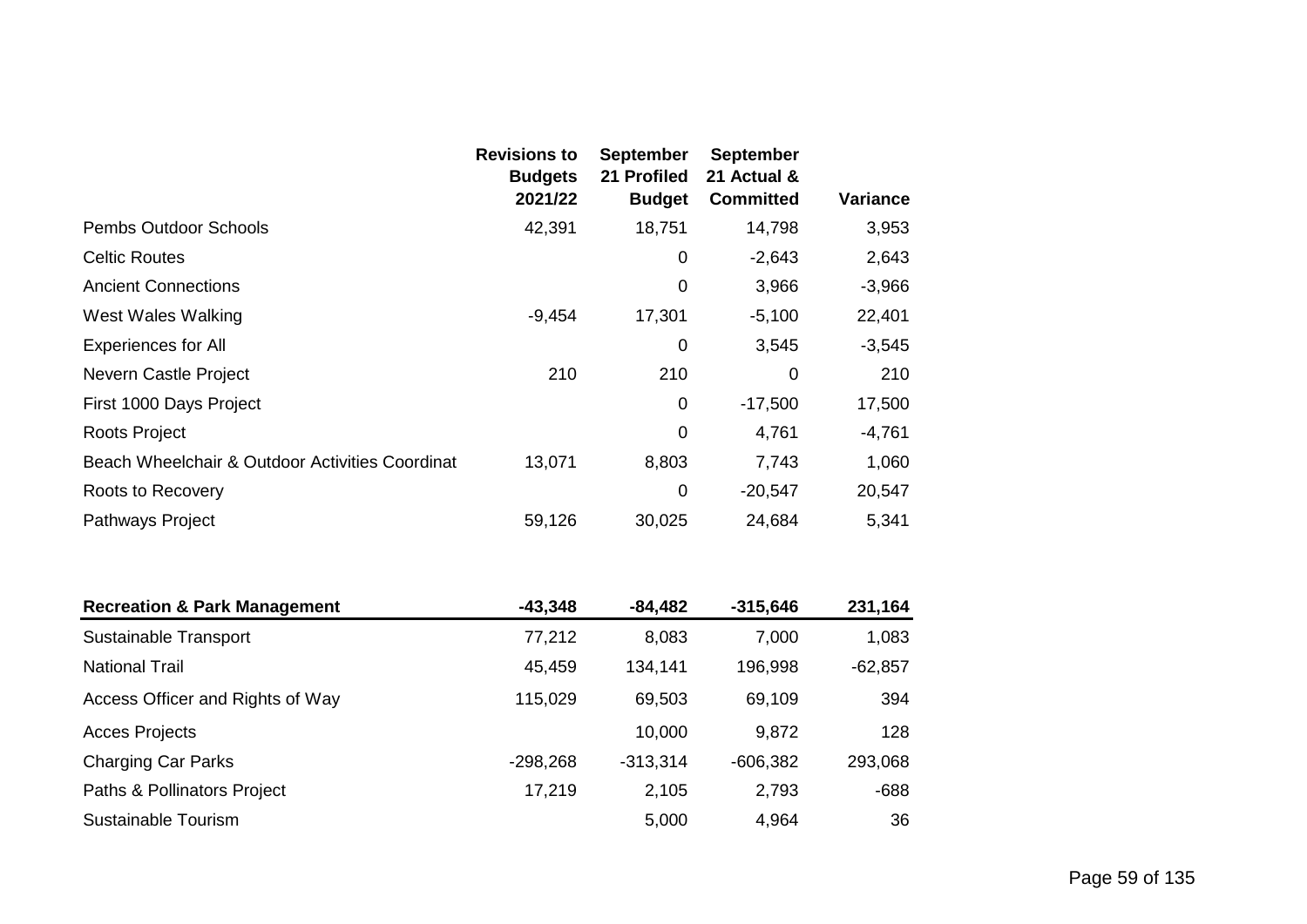|                                                   | <b>Revisions to</b><br><b>Budgets</b><br>2021/22 | <b>September</b><br>21 Profiled<br><b>Budget</b> | <b>September</b><br>21 Actual &<br><b>Committed</b> | Variance  |
|---------------------------------------------------|--------------------------------------------------|--------------------------------------------------|-----------------------------------------------------|-----------|
| <b>Rangers, Estates &amp; Volunteers</b>          | 1,102,900                                        | 500,719                                          | 563,458                                             | $-62,739$ |
| Park Delivery Management                          | 123,388                                          | 43,597                                           | 58,446                                              | $-14,849$ |
| <b>Ranger Services</b>                            | 230,224                                          | 116,469                                          | 117,930                                             | $-1,461$  |
| North Area                                        | 312,809                                          | 150,585                                          | 164,947                                             | $-14,362$ |
| <b>West Area</b>                                  | 191,563                                          | 79,066                                           | 101,327                                             | $-22,261$ |
| South Area                                        | 225,384                                          | 107,212                                          | 133,309                                             | $-26,097$ |
| <b>Castlemartin Ranger</b>                        | 10,853                                           | $-470$                                           | $-4,708$                                            | 4,238     |
| Tenby / Newport Ranger                            | 35,998                                           | 27,129                                           | 26,961                                              | 168       |
| Estates Management (incl. Surplus Properties)     | $-27,320$                                        | $-22,869$                                        | $-34,754$                                           | 11,885    |
| <b>Democratic Representation &amp; Management</b> | 447,698                                          | 254,869                                          | 309,278                                             | $-54,409$ |
| <b>DRM2 - Chief Executive's Office</b>            | 107,023                                          | 51,673                                           | 52,163                                              | $-490$    |
| DRM1 - Corporate Activities & Management          | 87,600                                           | 69,766                                           | 112,731                                             | $-42,965$ |
| <b>Democratic Representation</b>                  | 188,373                                          | 92,552                                           | 87,568                                              | 4,984     |
| <b>National Parks Wales</b>                       | $-10,414$                                        | 2,570                                            | 821                                                 | 1,749     |
| <b>Corporate Governance</b>                       | 69,216                                           | 34,608                                           | 47,875                                              | $-13,267$ |
| <b>PCNP Trust</b>                                 | 5,900                                            | 3,700                                            | 2,552                                               | 1,148     |
| Coronavirus                                       |                                                  | 0                                                | 5568                                                | $-5568$   |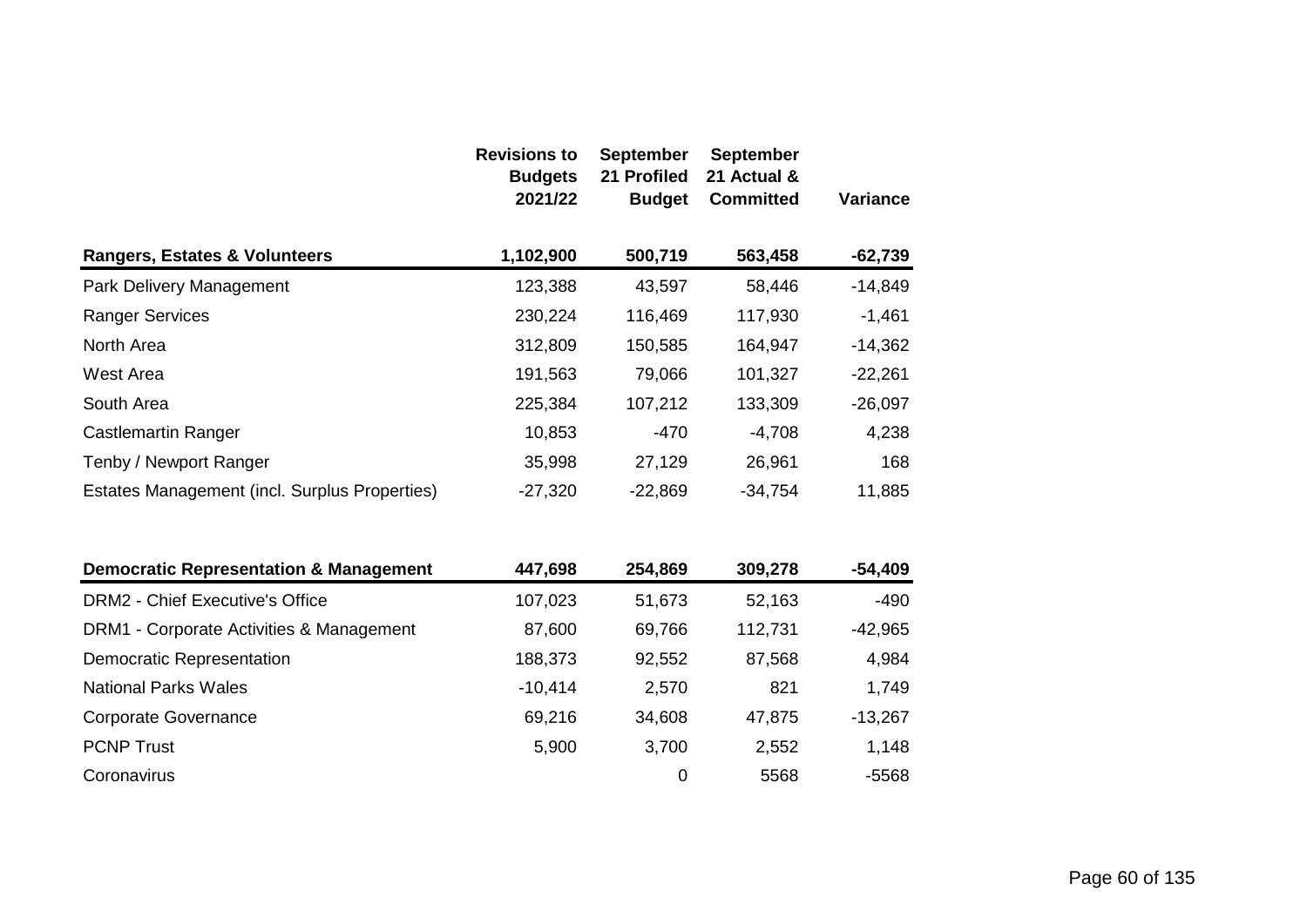|                                                  | <b>Revisions to</b>       | <b>September</b>             | <b>September</b><br>21 Actual & |                 |
|--------------------------------------------------|---------------------------|------------------------------|---------------------------------|-----------------|
|                                                  | <b>Budgets</b><br>2021/22 | 21 Profiled<br><b>Budget</b> | <b>Committed</b>                | <b>Variance</b> |
| <b>Service Management &amp; Support Services</b> | 1,390,523                 | 688,643                      | 646,343                         | 42,300          |
| SUP1 - Director of Park Direction & Planning     | 82,460                    | 39,817                       | 38,892                          | 925             |
| SUP3 - Director of Delivery & Discovery          | 137,283                   | 67,088                       | 56,604                          | 10,484          |
| SUP5 - Reception/Admin Services                  | 91,378                    | 44,305                       | 37,049                          | 7,256           |
| SUP2 - Performance Management                    | 52,493                    | 20,218                       | 20,108                          | 110             |
| SUP6 - Legal Services                            | 28,500                    | 14,250                       | 11,523                          | 2,727           |
| <b>SUP7 - Financial Services</b>                 | 167,110                   | 81,373                       | 87,015                          | $-5,642$        |
| SUP8 - IT Services                               | 343,325                   | 192,917                      | 182,957                         | 9,960           |
| SUP16 - Parc Llanion Park                        | 89,725                    | 26,065                       | 21,394                          | 4,671           |
| SUP12 - General Building Maintenance             | 103,422                   | 60,751                       | 60,372                          | 379             |
| <b>Grants Officer</b>                            | 59,456                    | 25,920                       | 24,496                          | 1,424           |
| Projects Team                                    | 81,322                    | 37,172                       | 30,359                          | 6,813           |
| SUP14 - Pool Vehicles                            | 14,364                    | 6,609                        | 1,414                           | 5,195           |
| HR, Health & Safety, Staff Training              | 139,682                   | 72,158                       | 73,450                          | $-1,292$        |
| <b>Kickstart Scheme</b>                          |                           | 0                            | 710                             | $-710$          |
| <b>TOTALS</b>                                    | 5,493,303                 | 2,737,619                    | 2,193,195                       | 544,424         |